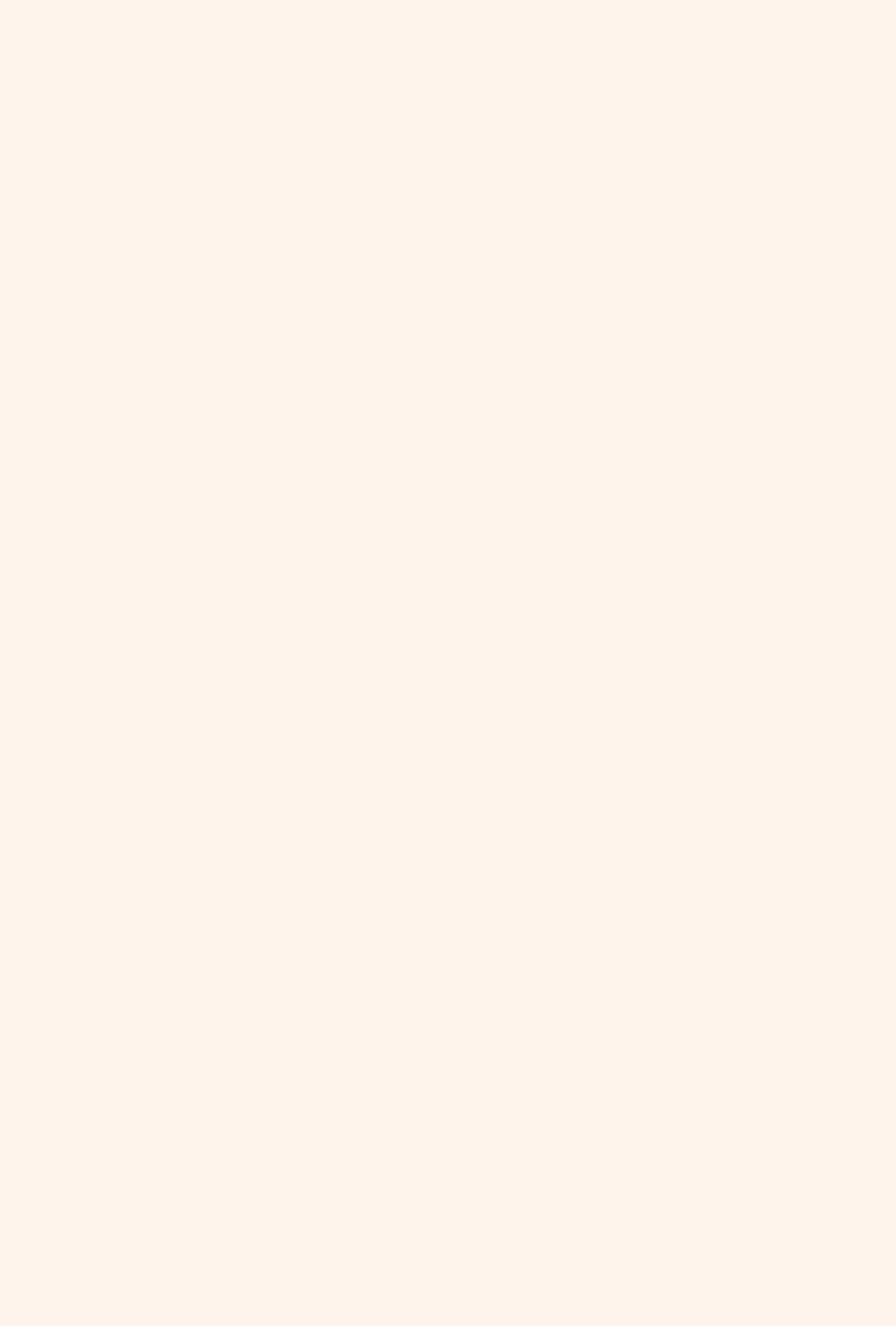

# **FREQUENTLY ASKED QUESTIONS (FAQ) ON PRE-PACKAGED INSOLVENCY RESOLUTION PROCESS (PPIRP) FOR MSMEs**

Study By

**Indian Institute of Insolvency Professionals of ICAI (IIIPI) October 2021**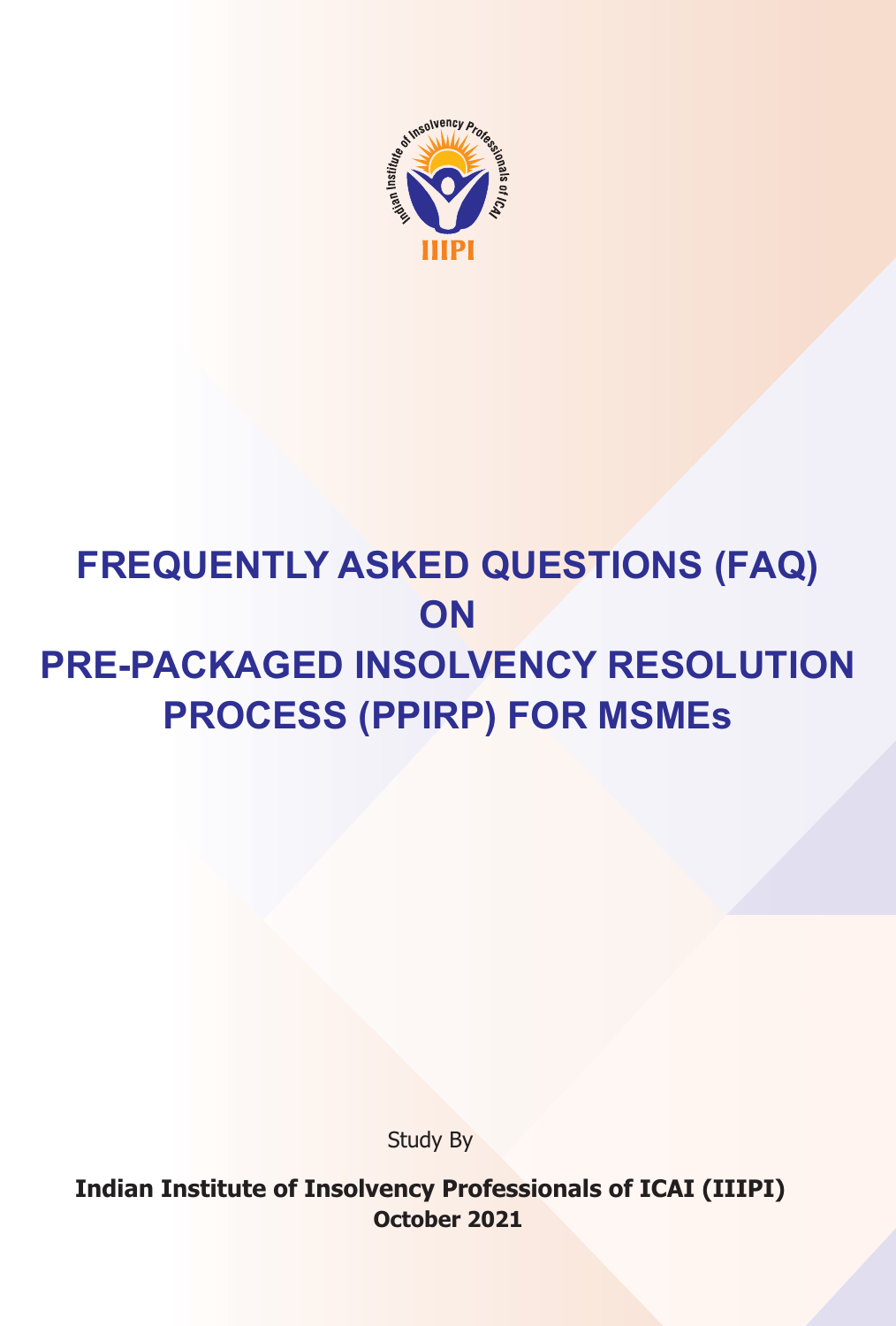

### **Frequently Asked Questions (FAQ) on Pre-packaged Insolvency Resolution Process (PPIRP) for MSMEs**

#### **Published By**

**Indian Institute of Insolvency Professionals of ICAI (IIIPI)**  ICAI Bhawan, P. O. Box No. 7100, Indraprastha Marg, New Delhi - 110002 **Website :** www.iiipicai.in

#### **Printed By**

VIBA Press Pvt. Ltd., C-66/3, Okhla Industrial Area, Phase-II, New Delhi - 110020

**Copyright** © Indian Institute of Insolvency Professionals of ICAI (IIIPI)

**Email:** iiipi.pub@icai.in

**Disclaimer:** The views and opinions expressed or implied in this report are those of professional members and do not necessarily reflect those of IIIPI. IIIPI is not in any way responsible for the result of any action taken on the basis of views and opinions expressed herein. Material in this report shall not be reproduced, whether in part or in whole, without the written consent of IIIPI.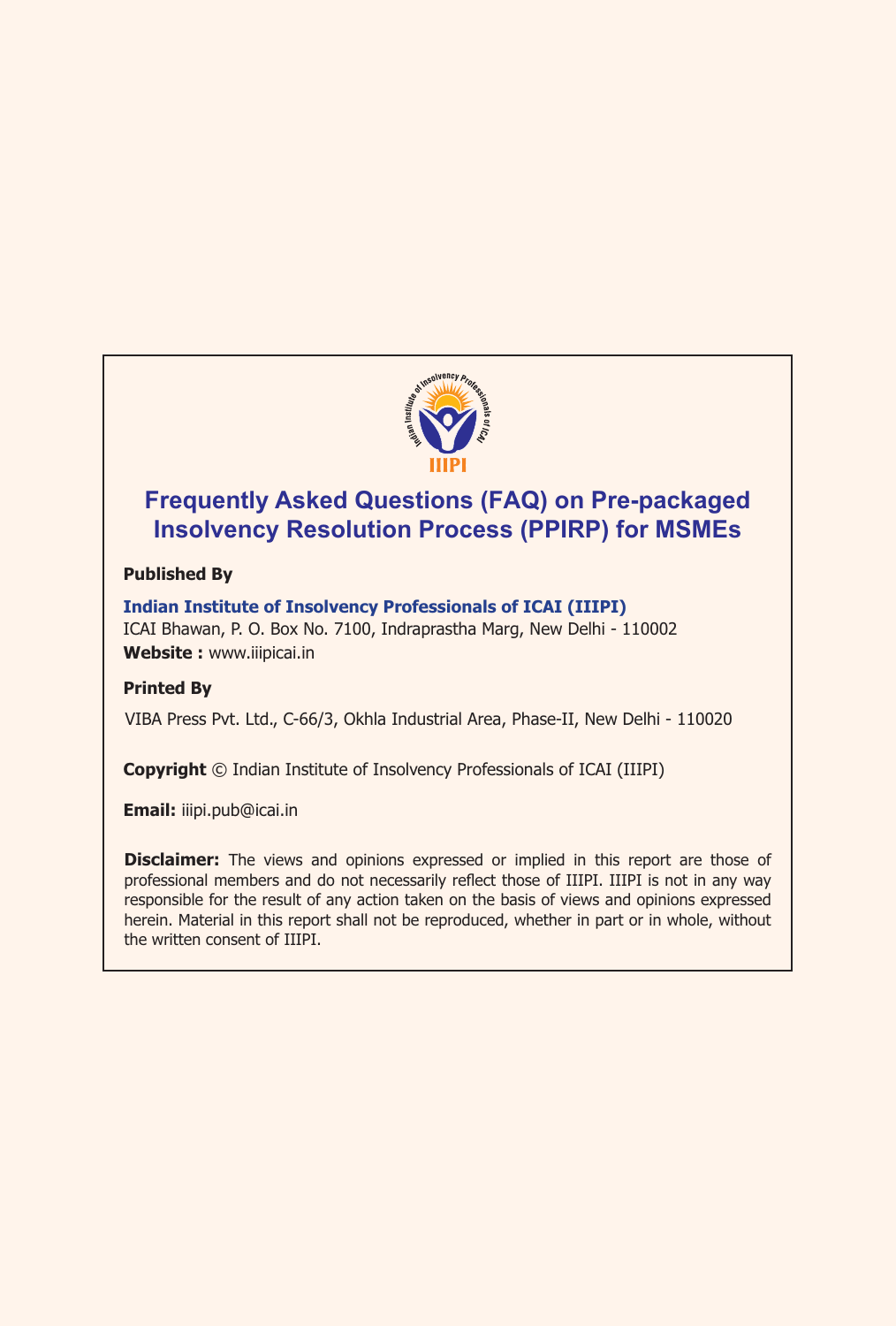## **FOREWORD**

Indian Instute of Insolvency Professionals of ICAI (IIIPI) is pleased to present a compilation of 'Frequently Asked Questions (FAQ)' about PPIRP to the regulator(s), members, and stakeholders. The study group constituted by IIIPI, on 'Role of IPs Prior to, During and Post Pre-packaged Insolvency Resolution Process for MSMEs' has attempted to develop a comprehensive understanding on the subject in a (FAQ) format, after elaborate consultation intra-group and with other professionals/ stakeholders. The group primarily focused on providing simplified explanations of various likely scenarios, as a guide to stakeholder especially MSMEs for making use of PPIRP framework in an efficacious and effective manner.

I particularly acknowledge and appreciate the valuable inputs provided by Mr. Satish Kumar Gupta, Insolvency Professional, with active assistance from Mr. Nitesh Tiwari, Partner at IC Universal Legal, in preparing the draft FAQ compilation.

I sincerely appreciate and thank CA. G Ramaswamy, IP & past president, ICAI for consenting to lead as chairman cum convenor of the study group and providing his valuable guidance, along with members of the group who all contributed to compile the said FAQ.

I also appreciate the efforts put in by Mr. Rahul Madan, Managing Director, IIIPI and the Secretariat of IIIPI, for providing their technical and administrative support in bringing out this publication.

I am sure that the members of the profession, industries and other stakeholders will find this publication immensely helpful.

> **Dr. Ashok Haldia** Chairman, Governing Board, **Indian Institute of Insolvency Professionals of ICAI**

**Date:** 28th July, 2021 **Place:**New Delhi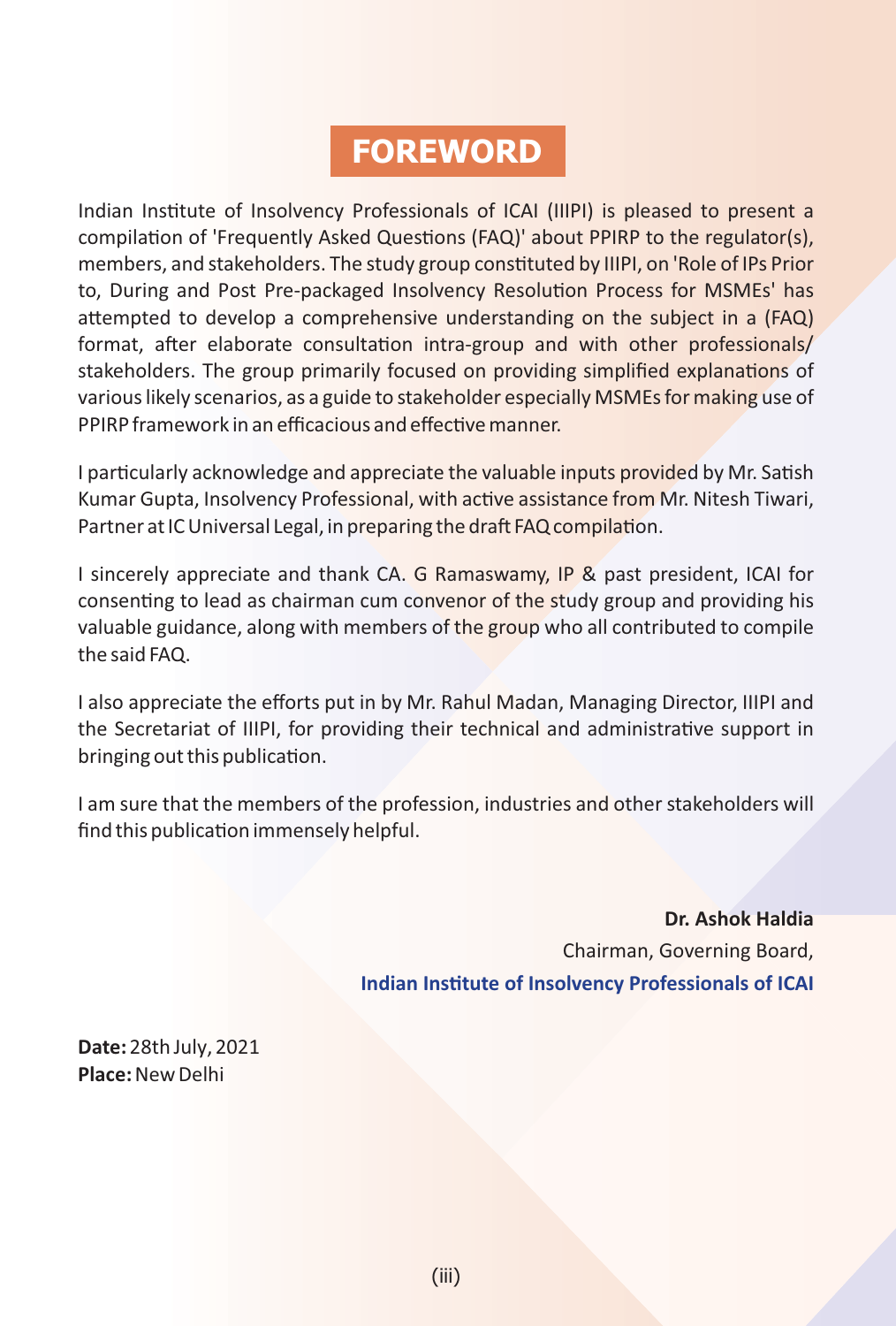## **PREFACE**

The study group constituted by Indian Institute of Insolvency Professionals of ICAI (IIIPI), on 'Role of IPs Prior to, During and Post Pre-packaged Insolvency Resolution Process for MSMEs' is pleased to present a compilation of 'Frequently Asked Questions (FAQs)' and answers about PPIRP.

The study group has attempted to develop a comprehensive understanding on the subject in a FAQ format, after elaborate consultation intra-group and with other professionals/ stakeholders. The group focused on providing simplified explanation of various likely scenarios, essentially to provide guidance to stakeholders. This compilation seeks to provide a comprehensive know how of the subject to the stakeholders especially MSMEs and prepare them better to make use of PPIRP framework in an efficacious and effective manner.

The study group is thankful to IIIPI for providing an opportunity to develop the knowhow as above and strengthen the IBC framework. The study group particularly acknowledges the valuable inputs provided by Mr. Satish Kumar Gupta, Insolvency Professional, with active assistance from Mr. Nitesh Tiwari, Partner at IC Universal Legal and several IP. In addition, the group expresses gratitude to several other professionals including experienced IPs, legal experts and other professionals who have contributed directly and indirectly to the development of this FAQ document.

#### **G. Ramaswamy, IP (Chairman & Convenor)**

| Abhilash Lal, IP  | Anuradha Suri, IP      | Dinkar Venkat, IP    |
|-------------------|------------------------|----------------------|
| Gunekesaran, IP   | P K Diwaker, IP        | M Suresh Kumar, IP   |
| Narendra Mairpady | N Sivachalam, IP       | Parveen Bansal, IP   |
| R Maheshwaran, IP | R Raghavendran, IP     | Saavan Godiawala, IP |
| Satish Gupta, IP  | S Kasi Viswanathan, IP | Sethuraman Ravi, IP  |
| Vandana Garg, IP  | Vikram Kumar, IP       | Vinod Kothari, IP    |
| V N Maya          |                        |                      |

**Date:** 28th July, 2021 **Place:**New Delhi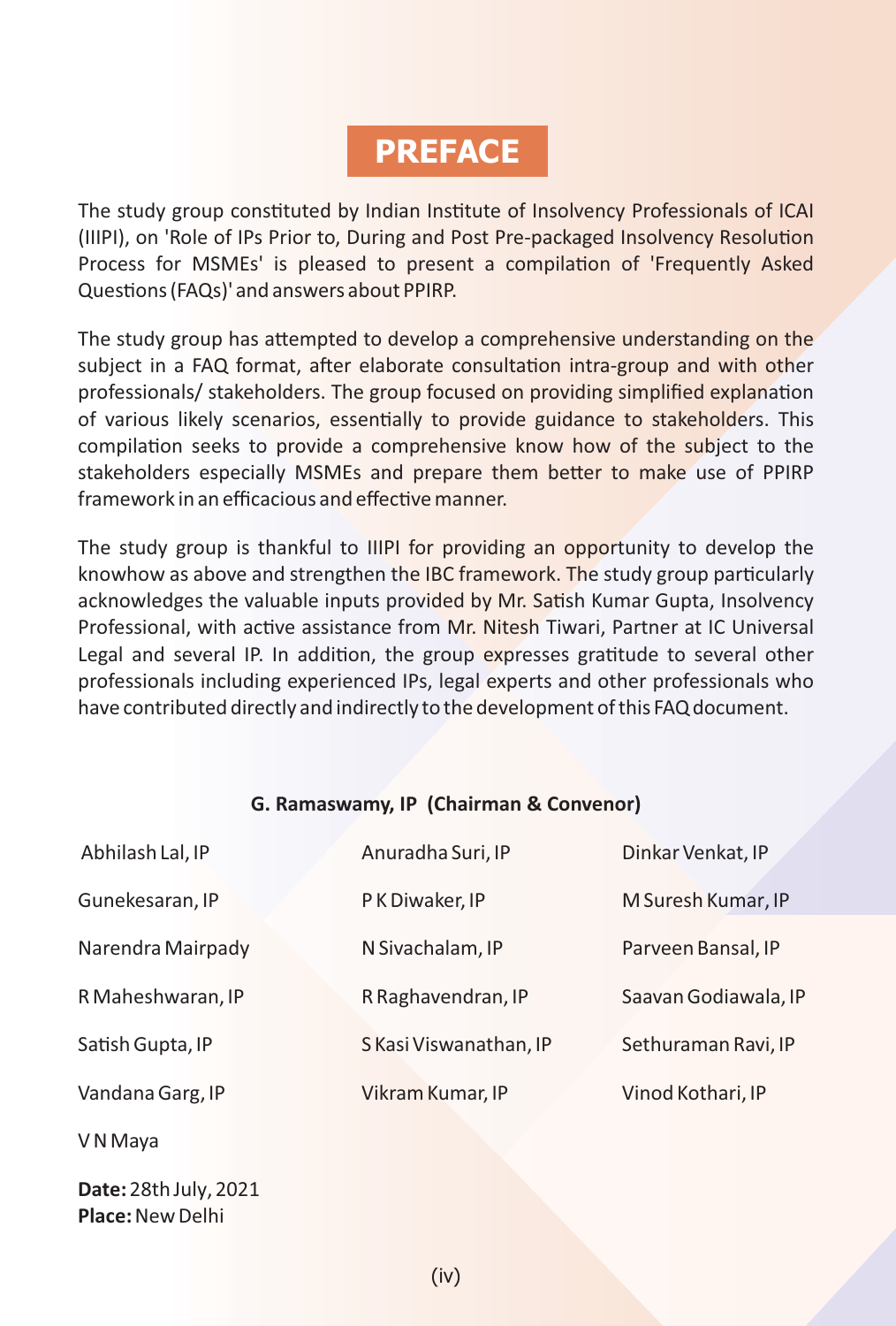## **CONTENTS**

|                                                                      | $\mathbf{1}$   |
|----------------------------------------------------------------------|----------------|
| <b>FAQ</b>                                                           |                |
|                                                                      | $\overline{2}$ |
|                                                                      | 4              |
|                                                                      | 6              |
| Commencement of PPIRP and Constitution of the Committee of Creditors | 9              |
|                                                                      | 11             |
|                                                                      | 13             |
| <b>Ready References</b>                                              |                |
|                                                                      | 14             |
| <b>Timeline Prescribed for Conducting PPIRP</b>                      |                |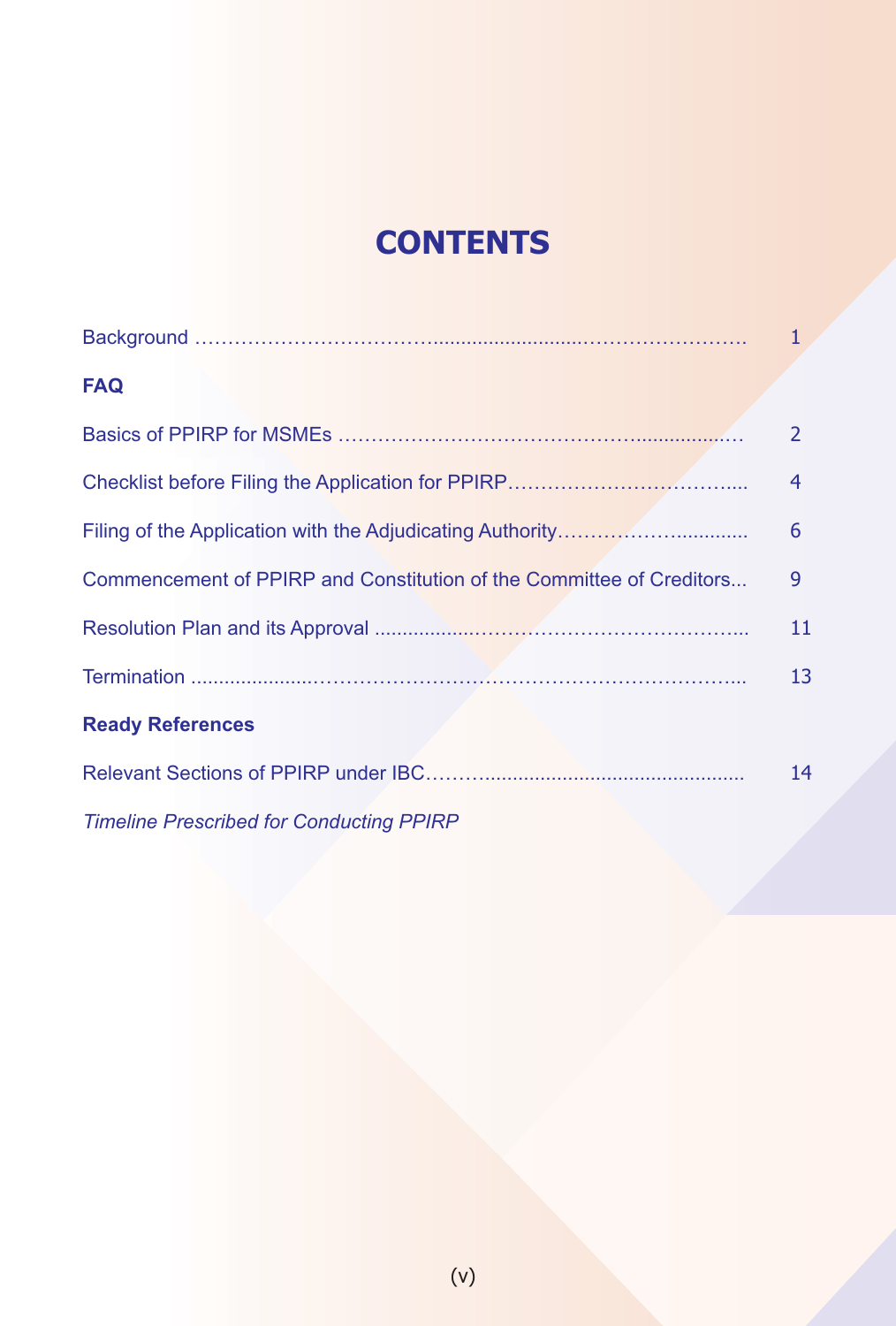## ACRONYMS

| <b>AA</b>       | <b>Adjudicating Authority (NCLT)</b>           |
|-----------------|------------------------------------------------|
| <b>CD</b>       | Corporate Debtor                               |
| <b>CIRP</b>     | <b>Corporate Insolvency Resolution Process</b> |
| <b>CoC</b>      | <b>Committee of Creditors</b>                  |
| <b>FC</b>       | <b>Financial Creditor</b>                      |
| <b>IBBI</b>     | Insolvency and Bankruptcy Board of India       |
| <b>IBC/Code</b> | Insolvency and Bankruptcy Code, 2016           |
| <b>IM</b>       | <b>Information Memorandum</b>                  |
| IP              | <b>Insolvency Professional</b>                 |
| <b>IPE</b>      | <b>Insolvency Professional Entity</b>          |
| IU              | <b>Information Utility</b>                     |
| <b>LLP</b>      | Limited Liability Partnership                  |
| <b>MSME</b>     | Micro, Small, and Medium Enterprises           |
| <b>NCLT</b>     | National Company Law Tribunal                  |
| <b>OC</b>       | <b>Operational Creditor</b>                    |
| <b>PPIRP</b>    | Pre-Packaged Insolvency Resolution Process     |
| <b>RP</b>       | <b>Resolution Professional</b>                 |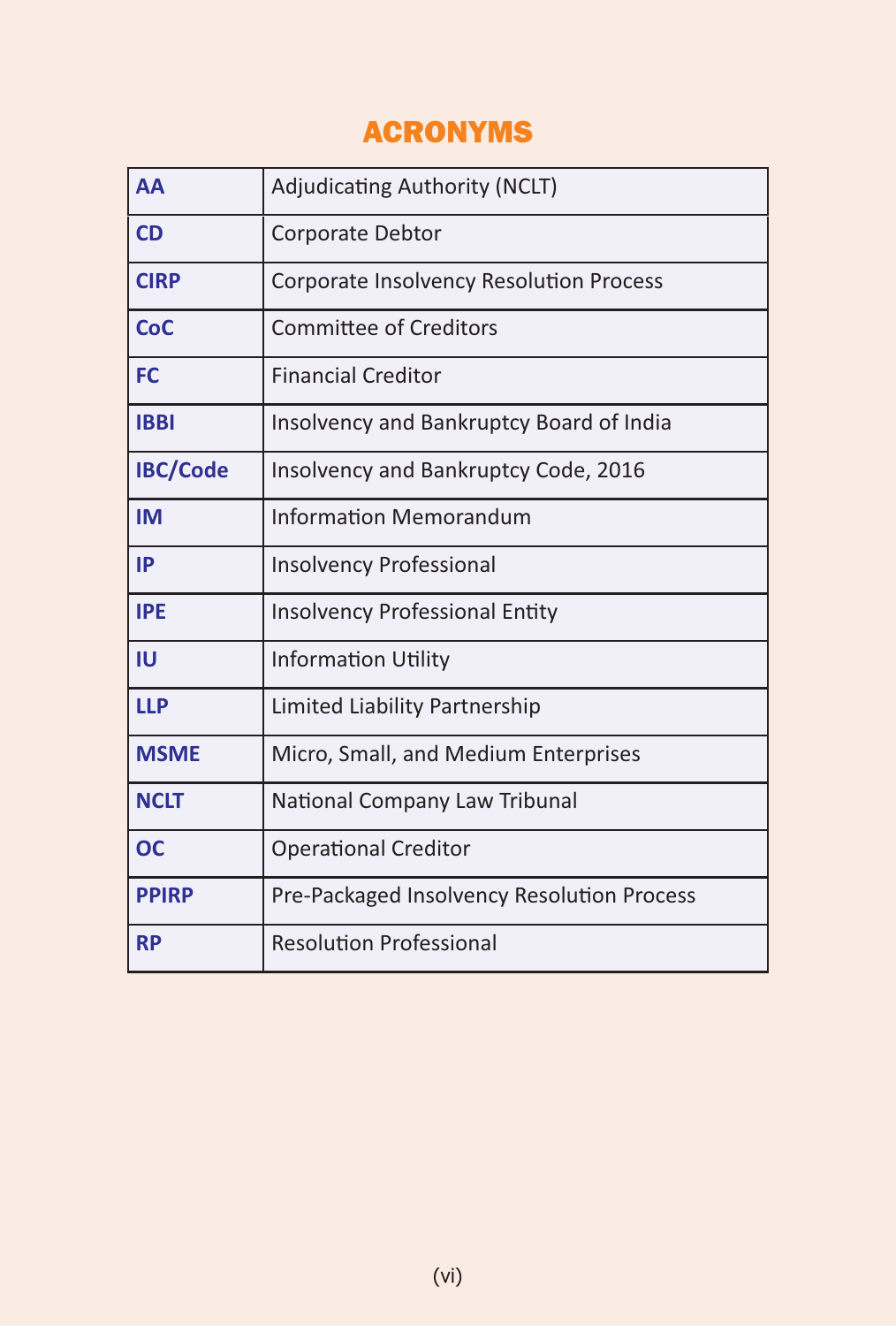## FREQUENTLY ASKED QUESTIONS (FAQ) ON PPIRP FOR MSMEs

### **Background**

The President of India recently promulgated the Insolvency and Bankruptcy Code (Amendment) Ordinance, 2021 (Ordinance) which added Chapter III-A to the Insolvency and Bankruptcy Code, 2016 (Code), Introducing The Framework For Prepackaged Insolvency Resolution Process (PPIRP) specifically for Corporate Debtors (CD) qualifying as micro, small and Medium Enterprises (MSMEs) Under Section 7 of the Micro, Small and Medium Enterprises Development Act, 2006 (MSME) Act.

The Ministry of Corporate Affairs (MCA) and IBBI have also issued the Insolvency and Bankruptcy (Pre-packaged Insolvency Resolution Process) Rules, 2021 (Rules) and the IBBI (Pre-packaged Insolvency Resolution Process) Regulations, 2021 (Regulations) respectively which have come into force with effect from April 9, 2021. Later, on August 11, 2021, the amendment after having been passed by Parliament, received the assent of President of India.

MSMEs are critical for India's economy as they contribute significantly to India's GDP and provide employment to a sizeable population. During Covid 19 period, when a significant number of MSMEs have been impacted by liquidity constraints on account of supply constraints, lockdown, etc., PPIRP provides an efficient alternative insolvency resolution process to MSMEs under the IBC ensuring quicker, costeffective and value maximizing outcomes for all the stakeholders. PIRP process is non-adversarial as financial creditors are involved from pre-application stage.

The FAQ document has been prepared with a view to guide the participants in prepackaged insolvency resolution process so as to facilitate and expediting the process of PIRP. For full particulars of laws governing PIRP, reference should be made to the Code, Ordinance, MSME Act, etc.

 $***-$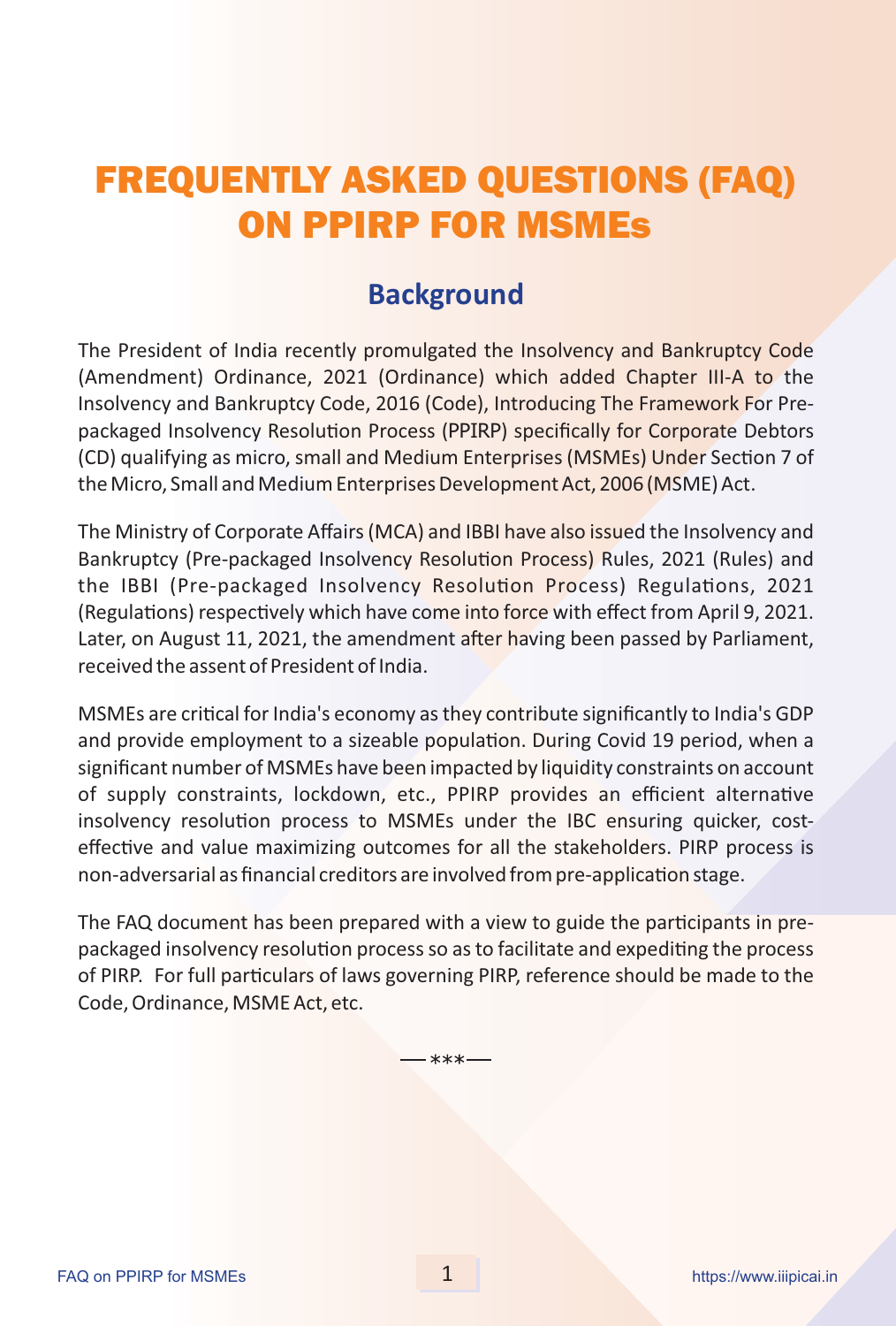## BASICS OF PPIRP FOR MSMEs

#### **1. What is the PPIRP?**

It refers to the manner of resolution of a corporate person, wherein a resolution plan is formulated by the management of the Corporate Debtor (CD) in consonance with their creditors while retaining control over the management and operations of the CD.

#### **2. How PPIRP is different from Corporate Insolvency Resolution Process (CIRP)?**

PPIRP is a quicker, cost-effective process than the CIRP, designed to serve the MSME sector, which is considered as the engines of economic growth and promotes equitable development. PPIRP also guarantees the continuity of the businesses by adopting Debtor in Possession model compared to the CIRP where the board of CD is suspended. PPIRP ensures that the promoter continues to run the business.

#### **3. Who are classified as MSMEs?**

MSMEs are Micro, Small and Medium Enterprises that engage in the Manufacturing, Processing, Production and Preservation of goods or services sector that are categorized according to below parameters –

| <b>Classification</b> | <b>Micro</b>      | <b>Small</b>       | <b>Medium</b>     |
|-----------------------|-------------------|--------------------|-------------------|
| Manufacturing         | Investment does   | Investment does    | Investment does   |
| &                     | not exceed Rs 1   | not exceed Rs 10   | not exceed Rs 50  |
| <b>Services</b>       | crore             | crore              | crore             |
|                       | and               | and                | and               |
|                       | Turnover does not | Turnover does not  | Turnover does     |
|                       | exceed Rs 5 crore | exceed Rs 50 crore | not exceed Rs 250 |
|                       |                   |                    | crore             |

#### **CompositeCriteriaofInvestmentinPlant&MachineryorEquipmentandTurnover\***

\*Please refer to MSME Act, 2006 and subsequent amendments for applicability and eligibility

#### **Note**

- A composite criterion of investment in Plant & Machinery or Equipment and Turnover, as detailed in the matrix above, shall apply for classification of an enterprise as micro, small or medium.
- The criterion is applicable to enterprises for both manufacturing and services sector.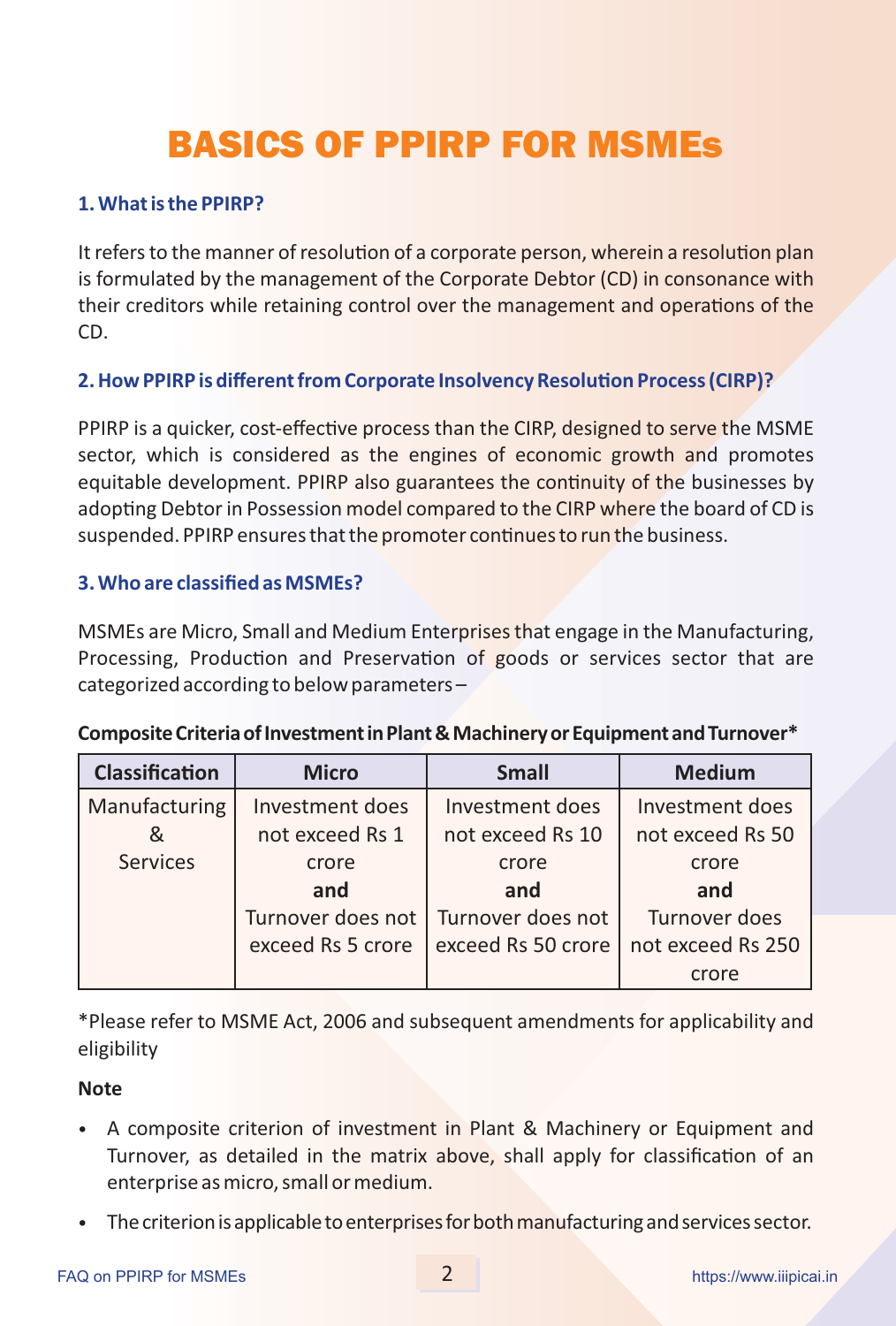- If an enterprise crosses the ceiling limits specified for its present category in either of the two criteria of investment or turnover, it will cease to exist in that category and be placed in the next higher category, but no enterprise shall be placed in the lower category unless it goes below the ceiling limits specified for its present category in both the criteria of investment as well as turnover.
- All units with Goods and Services Tax Identification Number (GSTIN) listed against the same Permanent Account Number (PAN) shall be collectively treated as one enterprise and the turnover and investment figures for all of such entities shall be seen together and only the aggregate values will be considered for deciding the category as MSMEs.

#### **4. Why is there a need for PPIRP?**

The cumulative stress faced by MSMEs accelerated by Covid 19 pandemic has resulted in cash flow mismatch and need assistance in matters of liquidity, debt management, etc. PPIRP provides an efficient alternative insolvency resolution process under the IBC ensuring quicker, cost-effective and value maximizing outcomes for all the stakeholders.

#### **5. What is the role of an IP in PPIRP?**

Insolvency Professionals (IPs) have a dual role to play as Advisor to CD till the filing of Application to Adjudicating Authority (AA) and thereafter as Resolution Professional (RP) as appointed by the Financial Creditors (FC) under PPIRP for MSMEs. IP may be same or different during above phases.

#### **6. Who can file an application to initiate the PPIRP?**

Any corporate person i.e., a company or a Limited Liability Partnership (LLP), classified as an MSME under Section 7(1) of the MSME Act, 2006 (CD).

#### **7. When can the PPIRP be iniated?**

Minimum default threshold of Rs. Ten lakh only but the Central Government holds the power to increase the default threshold to Rs. One crore only.

#### **8. What is the meaning of Default?**

"Default" under Section 3(12) of the Code means non-payment of debt when whole or any part or instalment of the amount of debt has become due and payable and is not paid by the debtor or the CD, as the case may be. Defaults can be from multiple accounts aggregating to a minimum threshold of Rs. 10 lacs.

#### **9. What are the eligibility criteria for a CD before filing a PPIRP application?**

a. Not undergone PPIRP during the preceding 3 years;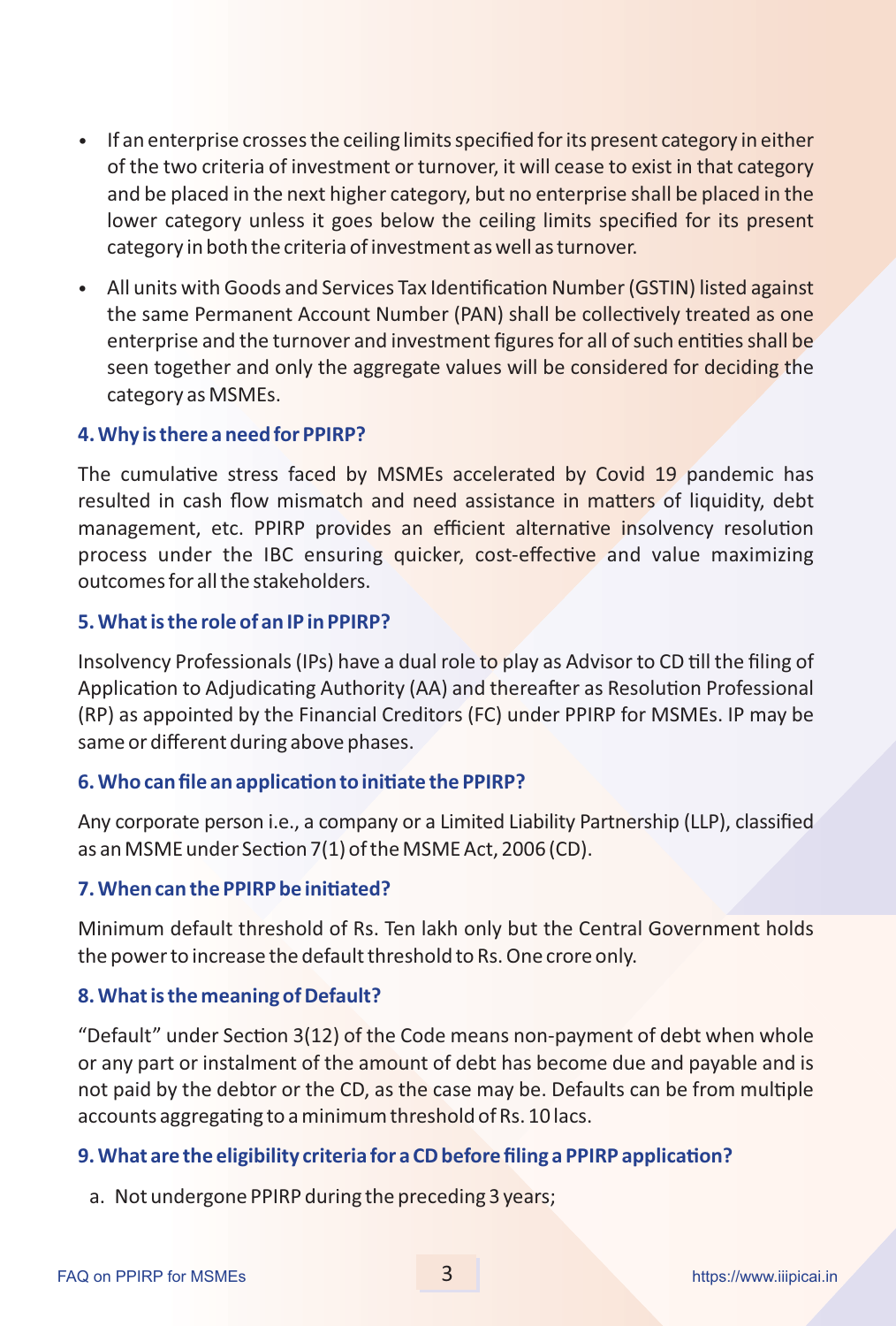- b. Not undergoing Corporate Insolvency Resolution Process (CIRP);
- c. No liquidation order has been passed against the CD under Section 33 of IBC; and
- d. Eligible to submit a resolution plan under Section 29A of the Code.



### **10. What are the actions to be taken by the Corporate Debtor before filing the application?**

- a. Pass a special resolution or more than 3/4th of the partners must pass a resolution approving the filing of the application for initiating PPIRP;
- b. Prepare a base resolution plan;
- c. Director's declaration that: (i) application would be filed within 90 days; (ii) PPIRP is not being initiated to defraud any entity; (iii) particulars of the resolution professional;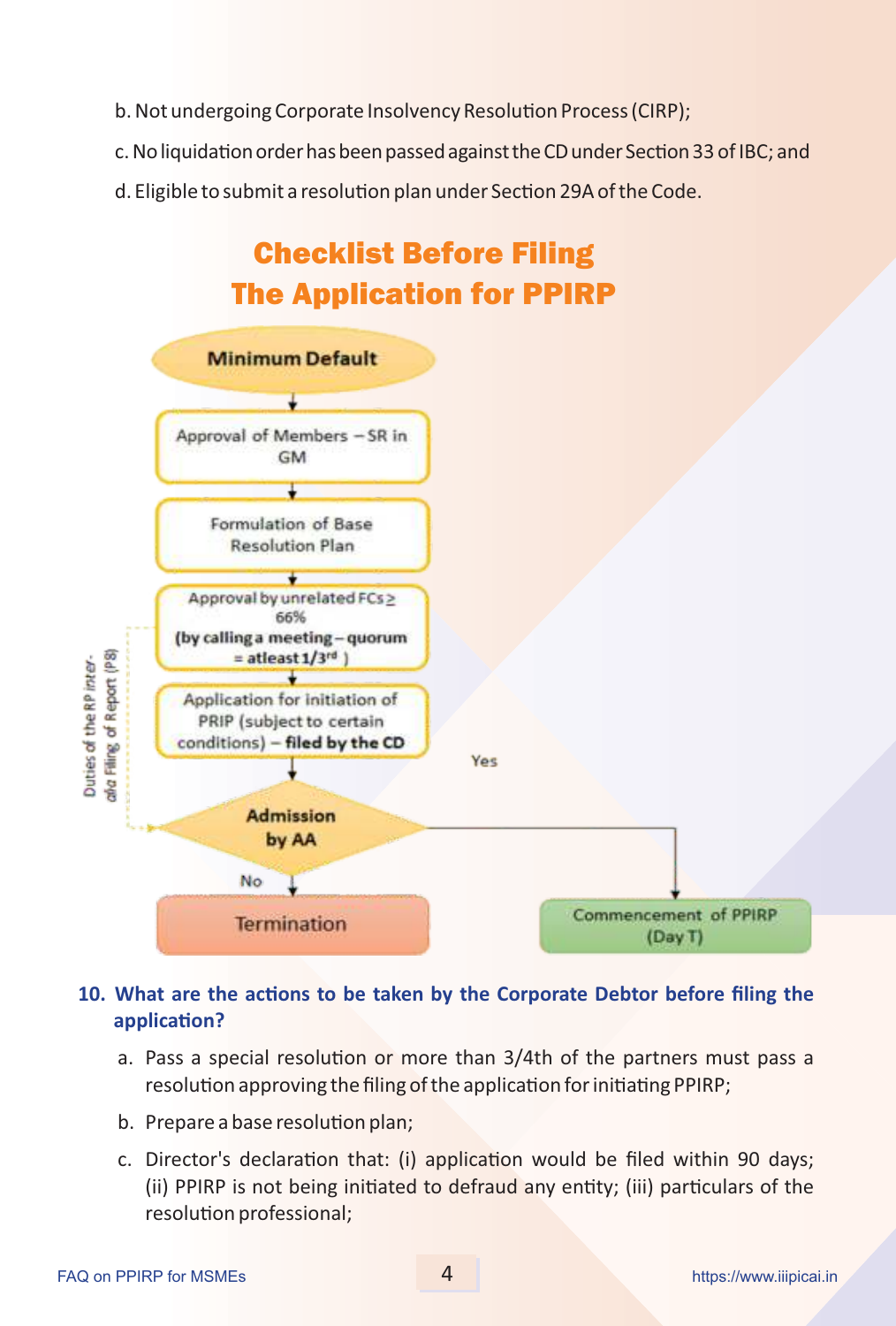- d. Approval of filing of the application by 66% of the unrelated financial creditors;
- e. Nominate an insolvency RP and such nomination must be approved by 66% of the unrelated financial creditors who are not related parties of the corporate debtor.

#### **11. What is a base resolution plan?**

A base resolution plan is the resolution plan prepared by the CD in conformity with Section 30 of the Code and presented in the first instance to its Committee of Creditors (CoC) for consideration after the PPIRP application is admitted.

#### **12. Who are unrelated Financial Creditors?**

Financial Creditors who are not related parties of the CD are unrelated Financial Creditors (FC).

#### **13. What is the eligibility norm for the Resolution Professional?**

Subject to consent in Form P1, an Insolvency Professional (IP) shall be eligible to be appointed as an Interim Resolution Professional (IRP) or Resolution Professional (RP), as the case may, if he, and all partners and directors of the Insolvency Professional Entity (IPE) of which he is a partner or director, are independent of the CD.

#### 14. What is the notice period required for the meeting of the unrelated FCs?

Not less than 5 days.

#### **15. What are the documents to be attached with the notice of the meeting of the unrelated FCs**

- List of creditors in Form P2
- Copy of Declaration in Form P6  $u/s$  54A(2)(f)
- Copy of special/partners resolution  $u/s$  54A(2)(g)
- **Base Resolution Plan**

#### 16. What is the role of the RP after their nomination is approved but before the **application is filed?**

Role of RP is to prepare a report on the CD

- a. confirming compliance with the eligibility criteria as mentioned in Sr. Nos. (6), (7) and (9) above;
- b. stating the completion of the actions as laid down in Sr. No. (10) above;
- c. any other information/ reports required by the IBBI.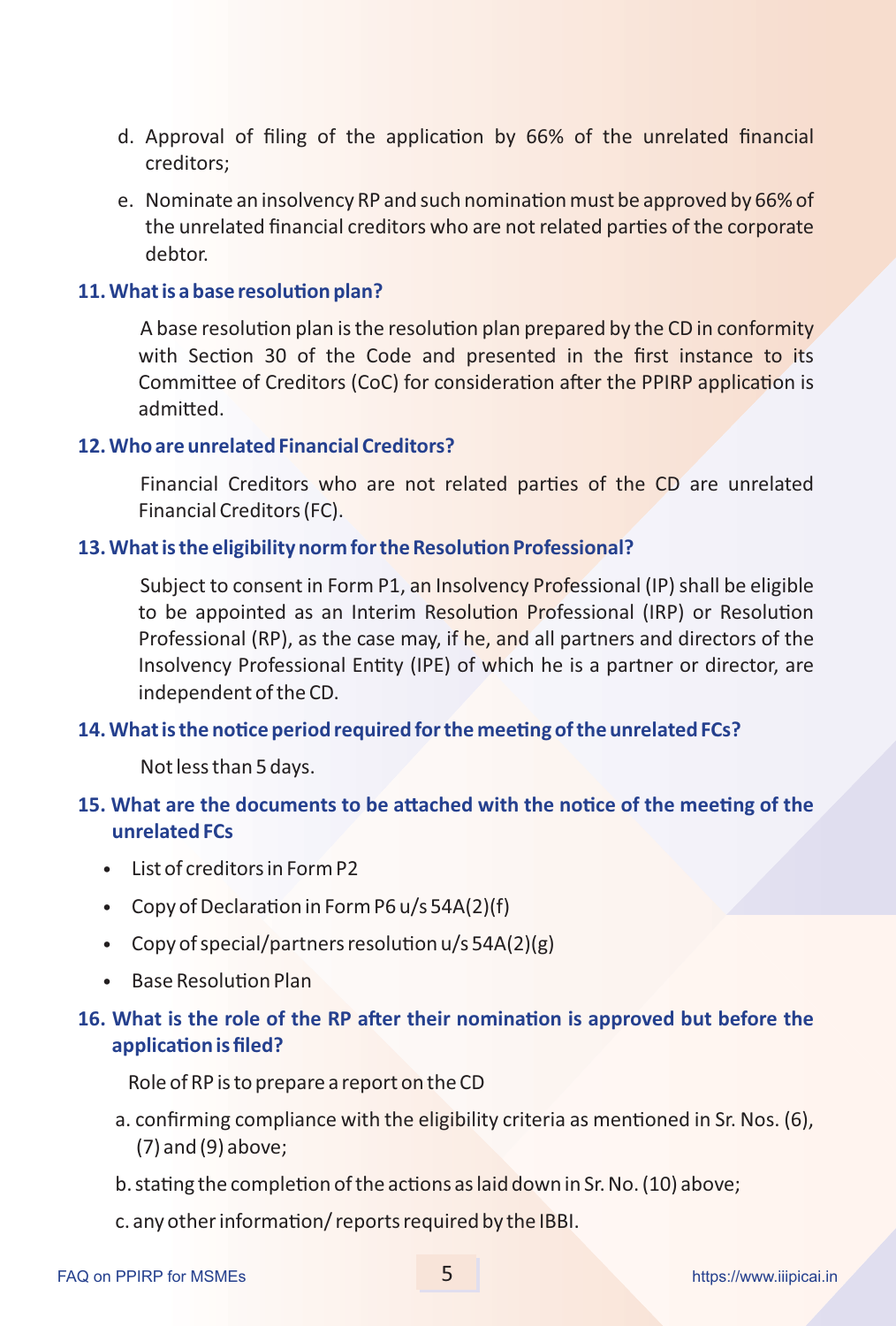## FILING OF THE APPLICATION WITH THE ADJUDICATING AUTHORITY (AA)

#### **Flow Chart of Pre-Application Stage of PPIRP**

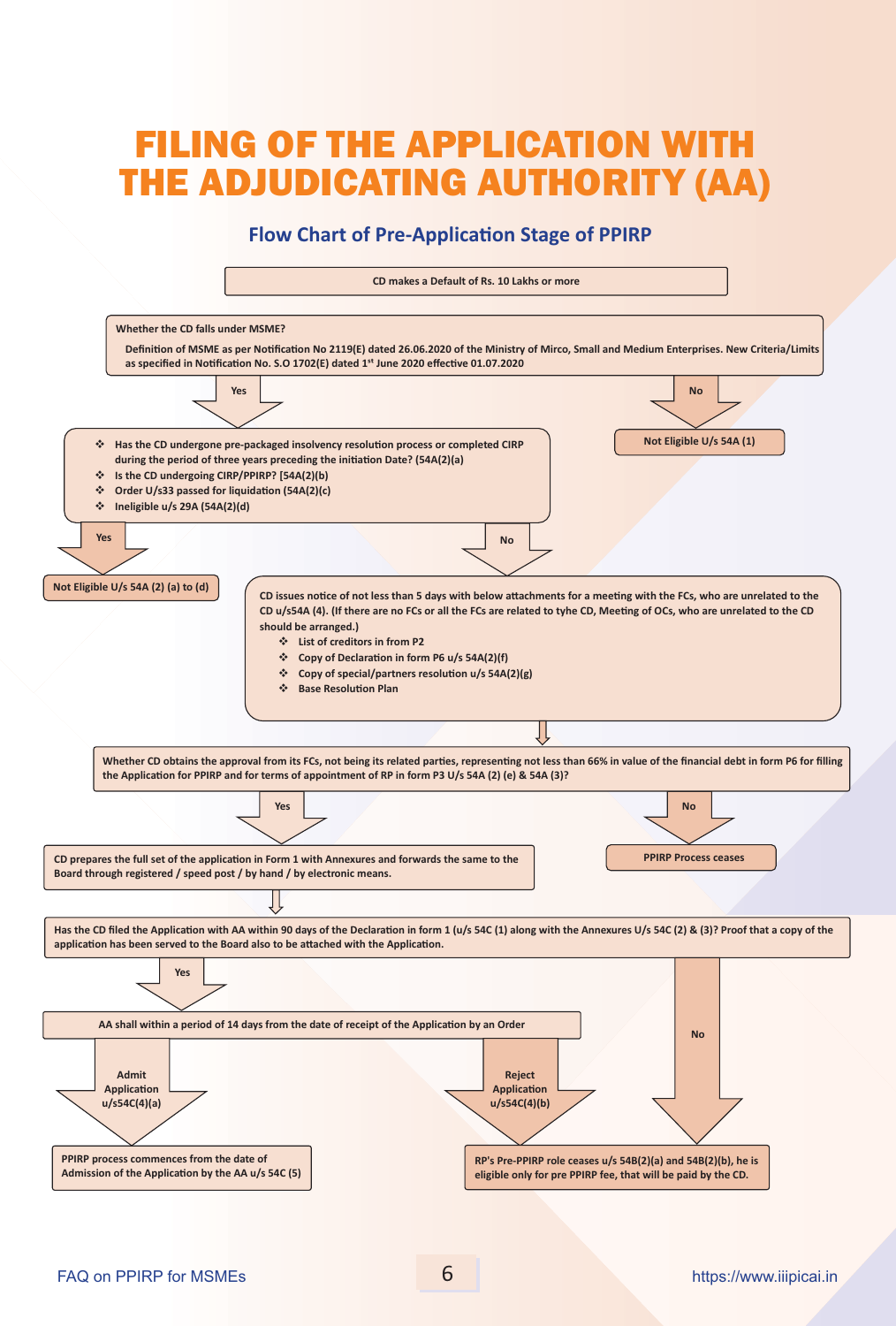#### **17. What is the form of application and what all documents are required for filing with Adjudicating Authority (AA)?**

Form I in the Rules prescribe the application form for initiation of PPIRP. The application form is to be accompanied with the following:

- a. copies of the action items in Sr. no. (10) above;
- b. RP's report under Sr. No. (16);
- c. written consent of the insolvency professional proposed to be appointed as authorised representative of a class of creditors (if applicable);
- d. a declaration regarding any avoidance transactions under Chapter III of the Code or fraudulent or wrongful trading under Chapter VI of the Code;
- e. information pertaining to the books of accounts of the CD.
- f. A fee of Rs.15,000/-

#### **18. With whom the corporate applicant files the Application Form?**

- The corporate applicant files the Application in Form 1 with the AA (Jurisdictional NCLT Bench).
- The corporate applicant serves a copy of the application to the Board (IBBI) before filing the same with the AA.
- The acknowledgement of serving a copy to the Board shall be attached with the Application Form filed with the AA.

#### **19. What happens after filing the application for initiation of PPIRP?**

- a. Admission or rejection by the jurisdictional NCLT (Adjudicatory Authority) within 14 days of filing. The date of admission is the insolvency commencement date. (ICD);
- b. A moratorium is declared effective from the ICD;
- $c.$  Confirmation of the appointment of the RP;
- d. Public announcement of the initiation of the PPIRP to be made by RP.

#### **20. What happens if simultaneous application for CIRP and PPIRP are filed?**

- a Admission/Rejection of PPIRP application would be considered before application for CIRP, when:
- Application of CIRP is filed during the pendency of the PPIRP;
- b. Application of CIRP is pending and an application for PPIRP is filed within the succeeding 14 days.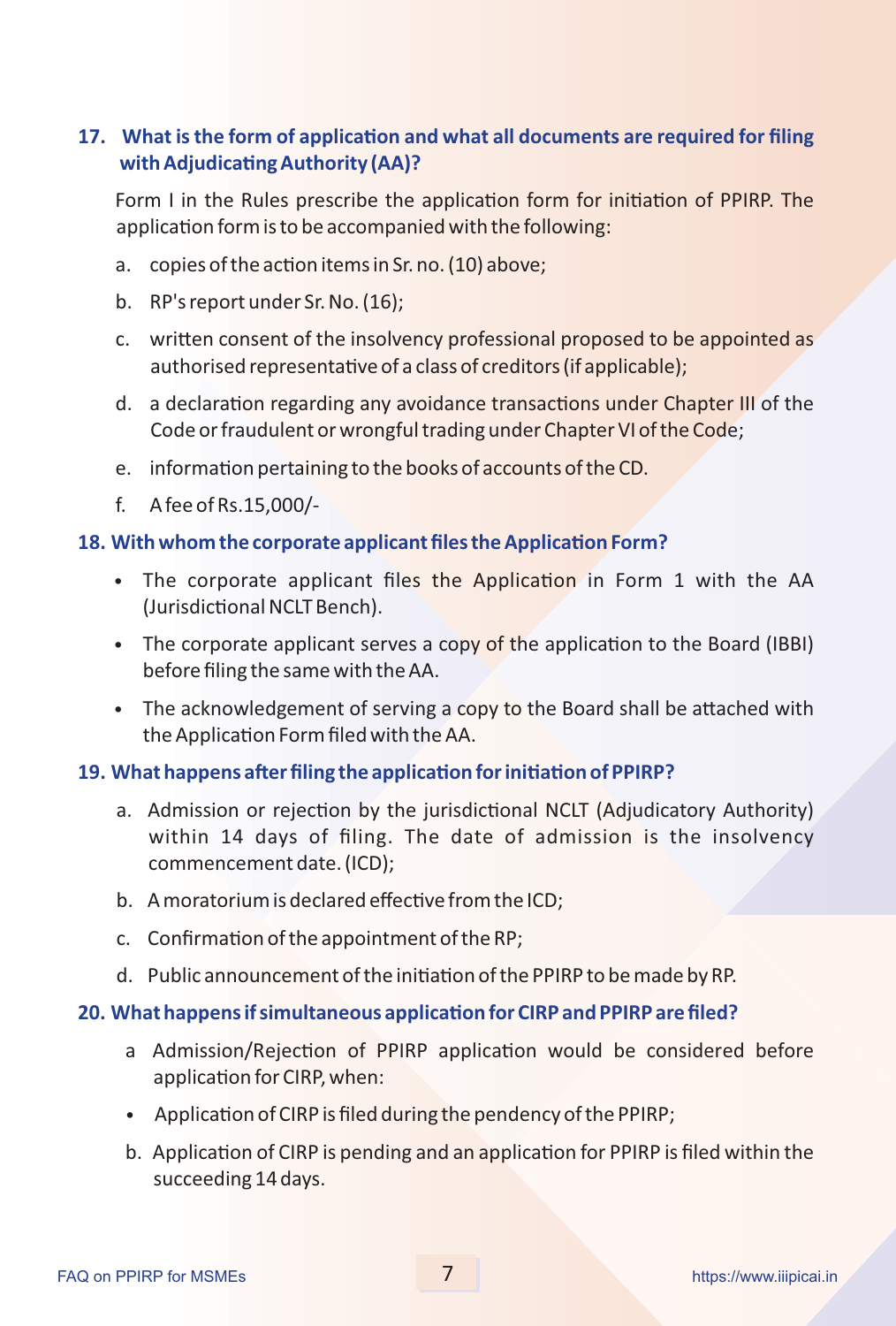- Admission/Rejection of CIRP application would be considered before PPIRP, when
- c. Application of PPIRP has been filed after the expiry of  $14$  days from the date of filing of the CIRP application.
- However, if an application to initiate CIRP under Section 7 or Section 9 of the Code have been filed/ admitted in relation to MSMEs on the date of commencement of the Ordinance, such MSMEs would not have an option to switch to PPIRP.

#### **21. Under what circumstances the RP's Pre-PPIRP role will cease?**

The duties of the Insolvency Professional (IP) under sub-section (1) shall cease, if,  $-$ 

- the CD fails to file an application for Initiating PPIRP within the time period as stated under the declaration referred to in clause (f) of sub-section (2) of section 54A; or
- the application for initiating PPIRP is admitted or rejected by the Adjudicating Authority AA, as the case may be.

#### **22. What are the disclosure requirements of the RP?**

- RP shall make disclosures at the time of his appointment and, thereafter, in accordance with the code of conduct as set out in the IBBI (Insolvency Professionals) Regulations, 2016.
- RP shall disclose item wise process costs in such manner as may be required by the Board.

#### **23. What are the consequences of the admission of the application by the AA?**

- $\bullet$  The AA by an order admits the application form in which it -
- Moratorium is declared for the purposes referred to in sub-section (1) read with sub-section (3) of section 14 of the Code. Moratorium commences on commencement of PIRP and ends on termination of PPIRP.
- Appoints an RP as named in the application and he is eligible for the appointment
- And cause a public announcement of the initiation of the PPIRP

#### **24. What is the date of commencement of PPIRP?**

• The date on which the AA admits the application will be the date of commencement of PPIRP.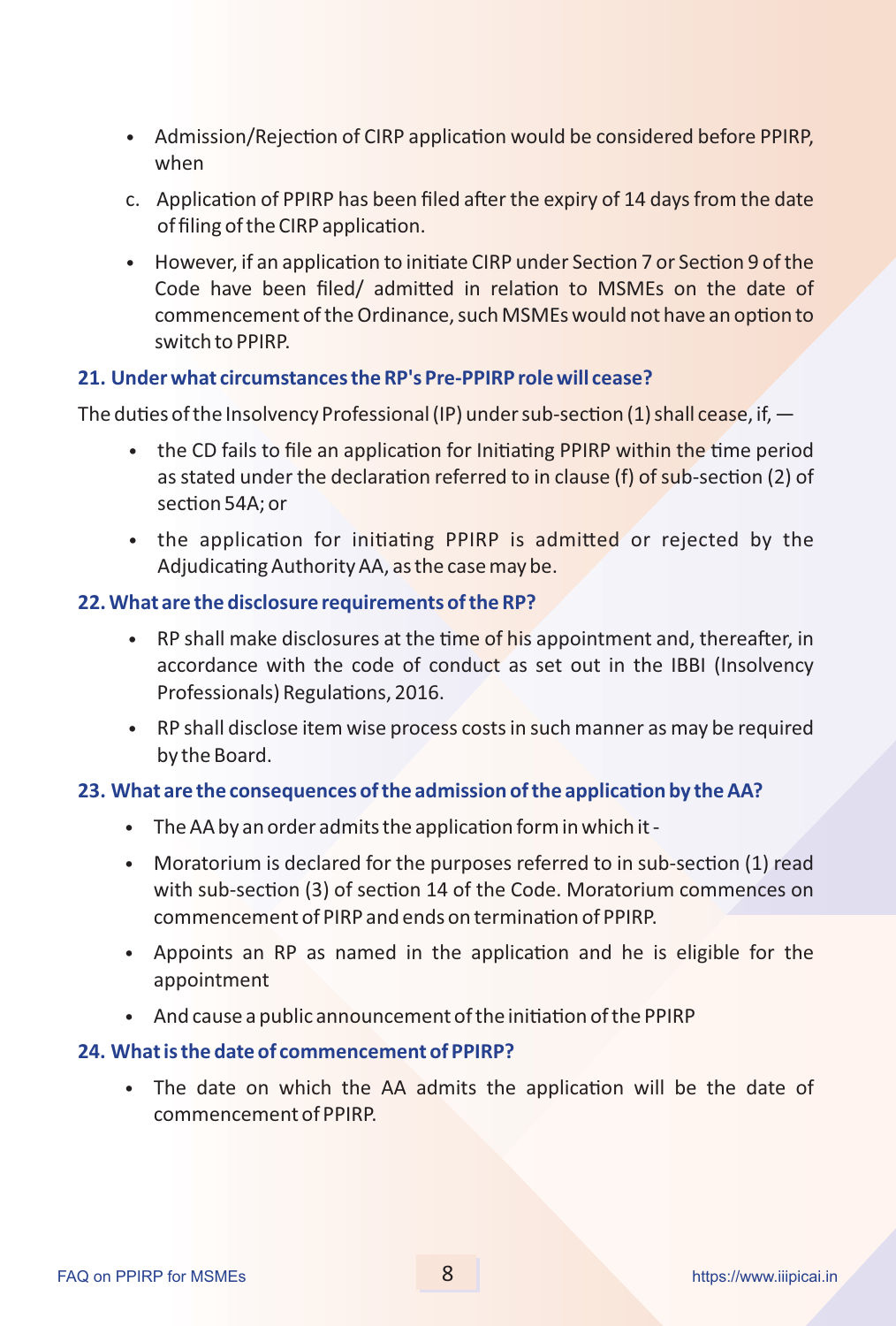## COMMENCEMENT OF PPIRP AND CONSTITUTION OF THE CoC

#### **25. What is the timeline specified for PPIRP?**

The PPIRP shall be completed within 120 days from the date of commencement  $-90$  days for approval of resolution plan by CoC and 30 days for AA.

#### **26. Who prepares the list of claims?**

The CD prepares a list of claims along with details of security interest and the same is confirmed by the RP based on the information submitted by the CD.

#### **27. What is the process of formation of the CoC?**

The RP within 7 days from the ICD shall constitute the committee of creditors based on the list of claims.

#### **28. What is the remedy if certain information captured in the list of claims/ preliminary information memorandum is omitted or misleading?**

An aggrieved person, who demonstrates having sustained a loss or damage as a consequence of such omission or inclusion of misleading information, can seek compensation from the promoters and other persons involved in the preparation of the list of claims/ preliminary information memorandum from an action introduced in any civil court. Further, the promoters and other persons involved in the preparation of the list of claims/ preliminary information memorandum would be liable to penalties prescribed under the Code. It is therefore important for Corporate Debtors to carefully scrutinize information provided.

#### **29. What are the steps to be taken by the CD and the RP after formation of CoC?**

- The CD submits the base resolution plan to the RP within 2 days of the ICD;
- The CD submits the preliminary information memorandum to the RP within 2 days of the ICD;
- RP submits the base resolution plan and the preliminary information memorandum to the CoC;
- First meeting of the CoC is held within 7 days of formation.

#### **30. What is the role of the CoC in the management of the CD?**

• The CD must take the consent of the CoC before undertaking certain actions laid down in Section 28 of the Code, such as availing interim finance, creating security, related party transactions, etc.;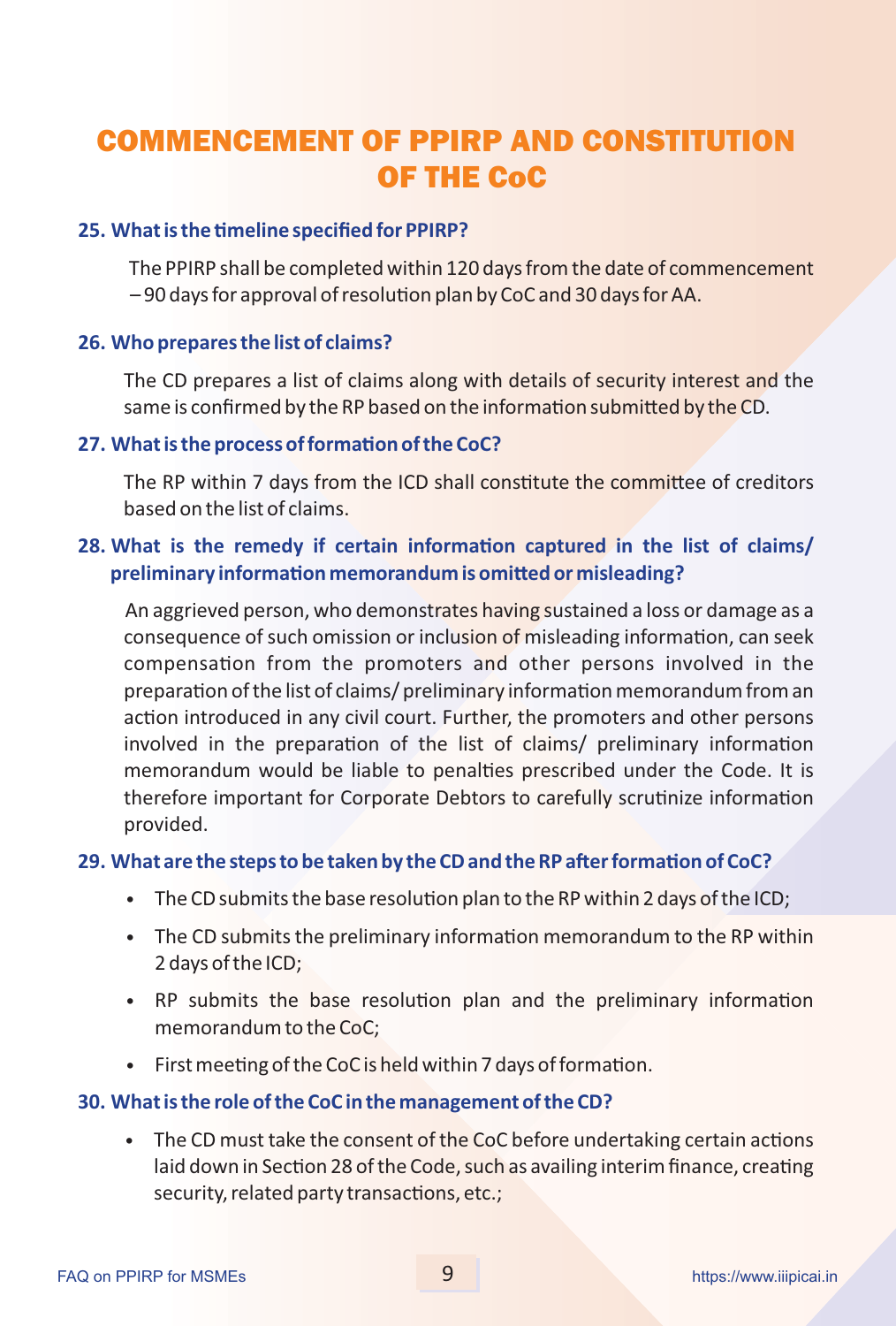• CoC may also set a ceiling to the expenditure that could be undertaken by the CD during PPIRP.

#### **31. With whom does the management of the CD vest during PPIRP?**

The management of the CD during the PPIRP continues to vest with the Board of Directors, subject to monitoring by the RP and consent requirement of the CoC for matters laid down in Section 28 of the Code.

#### **32. What is the role of the RP in the management of the CD?**

During the pendency of the PPIRP the RP must inter alia carry out the following functions:

- Monitor the management of the CD;
- Inform the CoC of any breach by the board of directors;
- Prepare an information memorandum based on the preliminary information memorandum prepared by the CD;
- File application for any avoidance of transactions and/or fraudulent and wrongful trading under the Code.

#### **33. What are the powers of the RP during the pendency of the PPIRP?**

- Access to books of accounts of the CD;
- Access to the records with the information utility;
- $\bullet$  Attend board/shareholders meeting and CoC meetings;
- Appoint accountants, legal or other professionals as required;
- Collect information regarding assets, finances and business to determine the financial position and existence of any avoidance transactions;
- Access to data from financial institutions maintaining accounts of the CD.

The personnel of the CD, its promoters and any other person associated with the management of the CD shall extend all assistance and co-operation to the RP as may be required by him to perform his duties and exercise his powers.

#### **34. Can the Board of directors be divested of the management of the CD?**

At any time prior to the completion or termination of PPIRP, 66% of the CoC can vote to divest the management of the CD and handover the management to the RP. AA may pass an order on the application made by the RP in this regard, if AA is satisfied that:

- Affairs of the CD have been conducted in a fraudulent manner;
- Gross mismanagement of the affairs of the CD.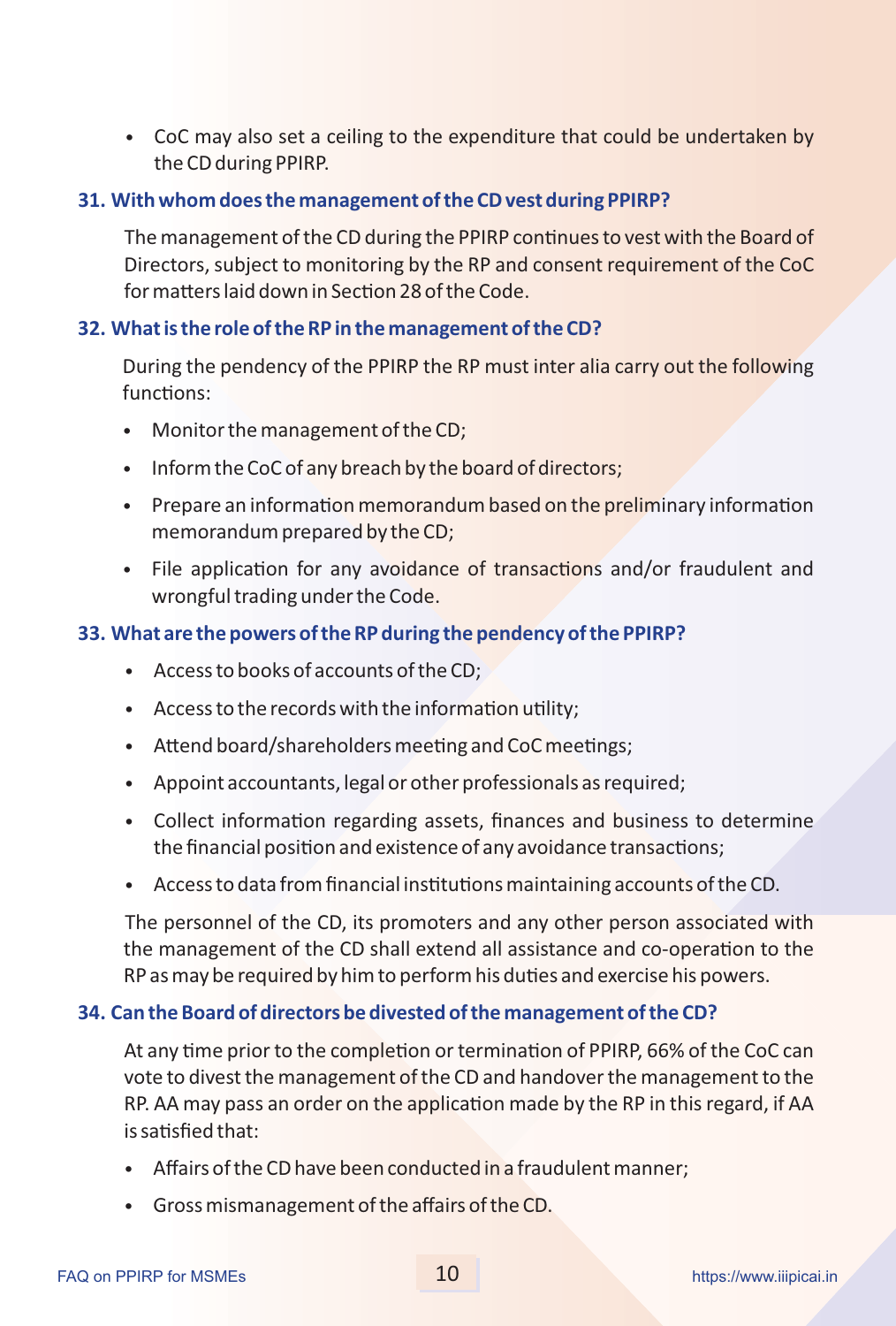### RESOLUTION PLAN AND ITS APPROVAL

#### **35. What is the process of approval of the base resolution plan?**

The base resolution plan is presented to the CoC within 2 days of its formation and must be approved by 66% of the CoC for it to be approved and implemented.

#### **36. What are the reasons for rejection of the base resolution plan?**

CoC evaluates the plan based on its commercial feasibility and viability. Other than the issue of the CoC on the commercial feasibility and viability criteria of the base resolution plan, if the base resolution plan impairs any claim owed by the CD to the operational creditors it shall be rejected.

#### **37. What is meant by impairment of the claims?**

A claim is impaired where a resolution plan does not provide for the full payment of the said claim.

#### **38. What happens if the base resolution plan is not approved by the CoC?**

In the event that the base resolution plan is not approved on the grounds in Sr. No. 36, the following steps are taken:

- RP shall invite prospective resolution applicants (PRA) to submit resolution plans;
- CoC shall lay down eligibility criteria for a PRA and basis for evaluation to evaluate the resolution plans received from PRAs;
- Based on the criteria mentioned above, highest scoring plan is considered for competition with the base resolution plan, in the manner captured in Sr. No. 40 below;
- $\bullet$  If such plan (i.e. the plan with highest eligibility score) is 'significantly better' than the base resolution plan, then, such plan may be approved with 66% votes of the CoC.

'Basis for evaluation' includes the parameters to be applied and the manner of applying such parameters, as approved by the committee, for evaluating a resolution plan to assign a score to the plan, and disclosed in the invitation for resolution plans.

#### **39. What is the criteria to determine if an eligible plan is a 'significantly better' than the base resolution plan?**

'Significantly better' shall mean such higher score (than the base resolution plan) in accordance with the basis for evaluation prescribed by the CoC by a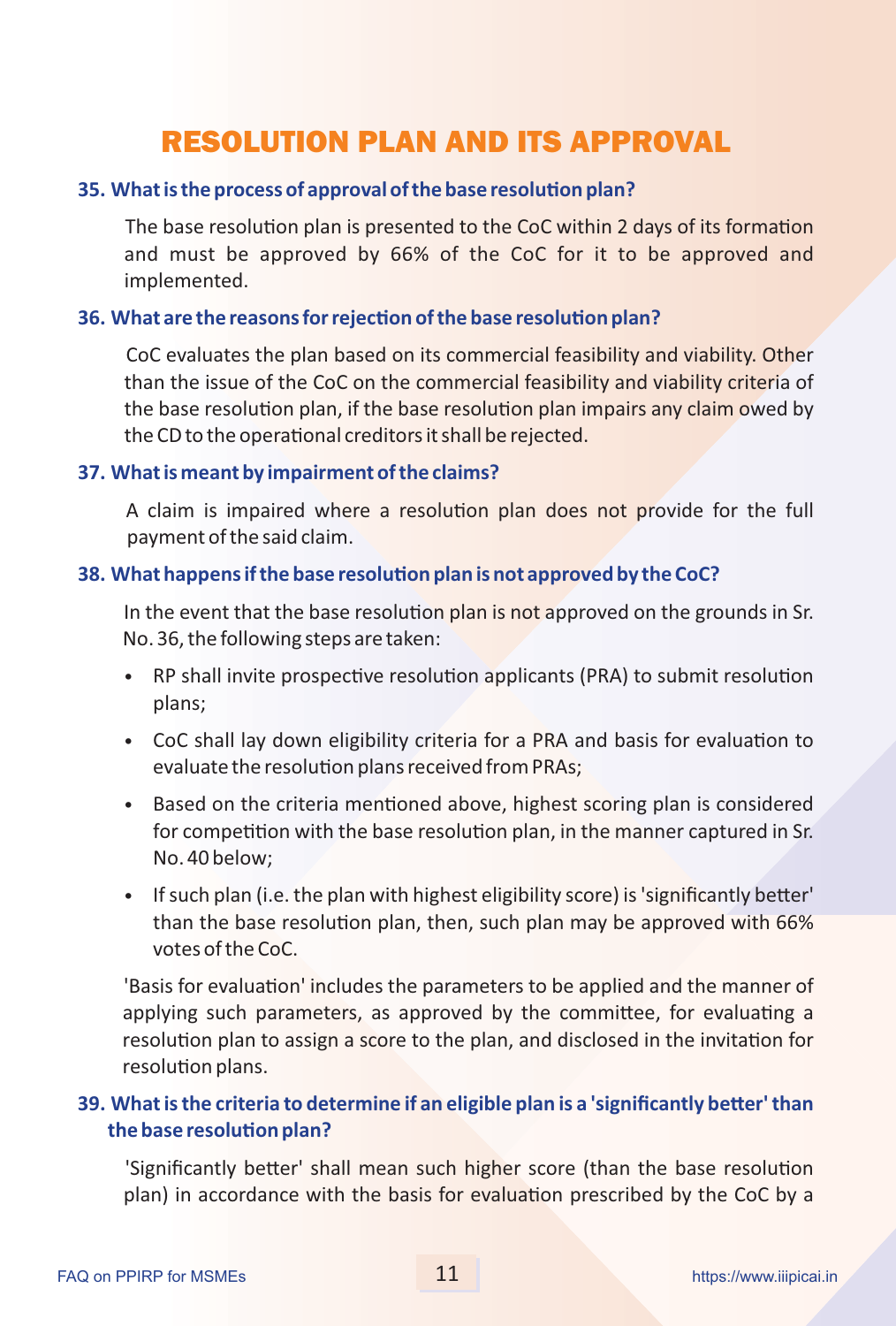certain number or percentage, as approved by the committee and disclosed in the invitation for resolution plans.

#### **40. What happens if none of the plans received from the PRAs qualify to be**  significantly better than the base resolution plan?

- RP shall disclose the scores of PRA's plan selected in accordance with Sr. No. 38 above and the base resolution plan;
- RP shall provide an opportunity to such PRA and the CD to improve their respective plans by making alternative improved submissions starting with the plan with lower score;
- Improved submissions process shall continue till one of the submitters (either CD or PRA) fails to utilize the opportunity to improve the plan;
- The disclosure of the scores by the RP and submissions of prospective improved plans takes place in a 48-hour window upon the expiry of which, the resolution plan with the higher score shall be considered for approval.

#### **41. Is it mandatory to dilute the promoter shareholding in the resolution plans?**

- When base resolution plan is proposed to be approved by the CoC, dilution of promoter shareholding may be considered and sought by the CoC if such base resolution plan impairs any claim owned by the CD;
- Where CoC has applied for divesting the management from the Board of Directors in accordance with Sr. No. 34 above, CoC can only approve resolution plans that dilute the promoter shareholding.

#### 42. What is the timeline for completion of PPIRP?

PPIRP must be completed within a period of 120 days from the ICD wherein the resolution plan approved by the CoC must be submitted to the AA within 90 days from the ICD.

#### 43. What is the time period in which AA approved the resolution plan?

If the AA is satisfied that the resolution plan as approved by the CoC under subsection  $(4)$  or sub-section  $(12)$  of section 54K, meets the requirements as referred to in sub-section (2) of section 30 of the Code, it shall, within thirty days of the receipt of such resolution plan, by order approve the resolution plan.

#### 44. Can an appeal be filed against an order of the AA approving the resolution plan?

Yes, an appeal can be filed against such an order within 30 days of the date of the order. However, the grounds of such appeal are limited and include instances such as non-compliance with the criteria laid under the Code and other material irregularities.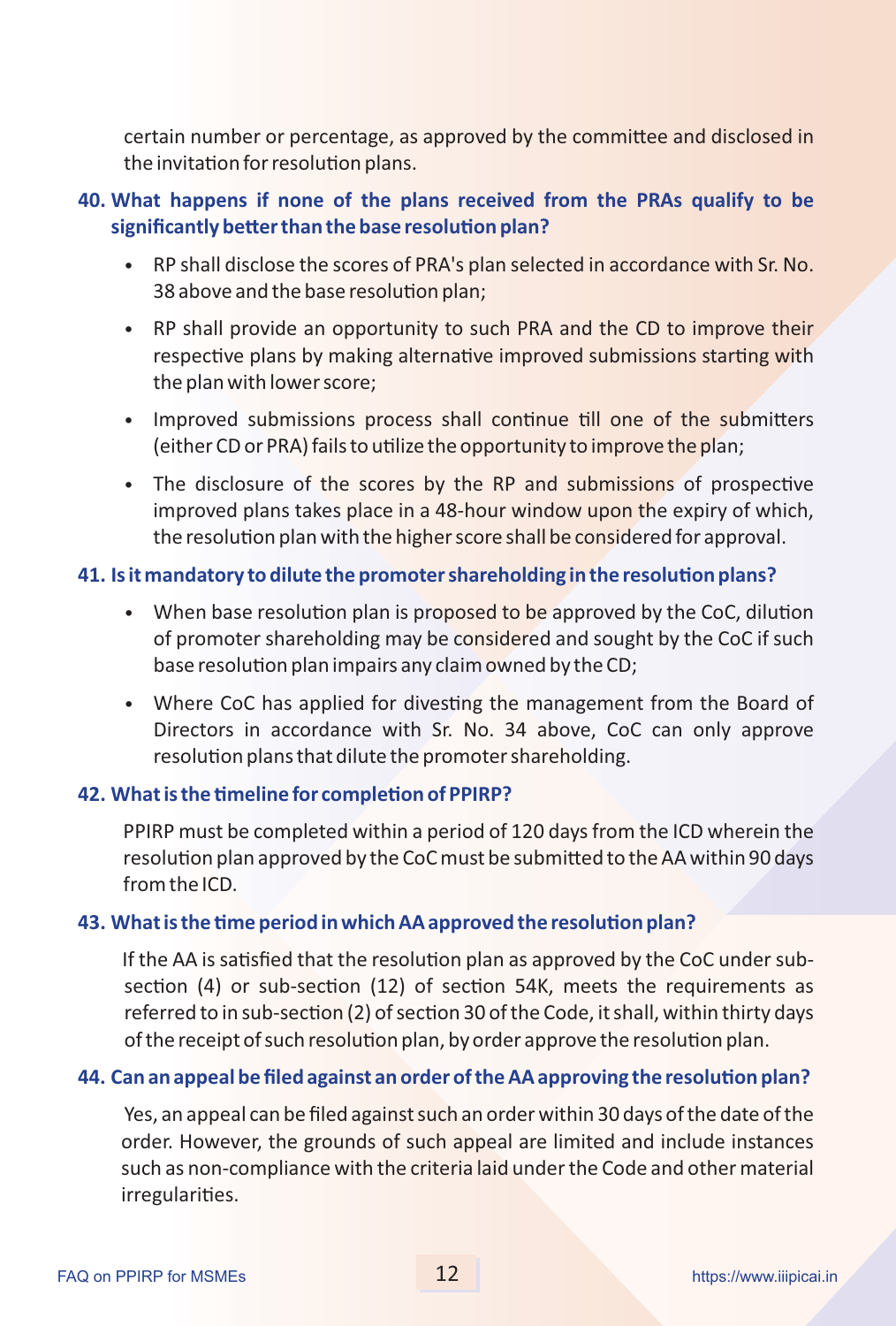### TERMINATION

#### **45. When can the PPIRP be terminated?**

The AA may pass an order of termination in the following cases:

- CoC passes a resolution seeking termination;
- Resolution plan is not submitted to the AA within 90 days;
- $\bullet$  Resolution plan approved by the CoC is rejected by the AA.

#### **46. Could the PPIRP be converted into a CIRP?**

The CoC can pass a resolution to convert the PPIRP into CIRP and the AA would pass an order terminating the PPIRP.

#### 47. Would the time elapsed in the PPIRP be considered towards the computation of **melines under the CIRP?**

No. The CIRP shall be deemed to have initiated on the date of the order admitting the CIRP against the CD and the timelines shall be computed from such date.

However, the date of order confirming the admission of the CD under PPIRP would be considered towards computation of the relevant time for determination of "preferential", "undervalued". "extortionate-credit" and "fraudulent" transactions under the Code.

#### 48. Can a CD who has been resolved under the PPIRP file an application for CIRP?

A CD, in respect of whom a resolution plan under the PPIRP has been approved in the 12 months preceding the CIRP application, is barred from initiating CIRP.

#### 49. Would there be a mandatory liquidation order if there is no resolution plan at **the end of PPIRP?**

No. A liquidation order would be passed by the AA under the following situations:

- An order for vesting the control / management of the CD with the RP was passed by the AA and subsequently the CoC approves a resolution plan which does not provide for change in control / management;
- An order for vesting the control / management of the CD with the RP was passed by the AA and subsequently PPIRP is sought to be terminated citing any of the instances mentioned in Sr. No. 44 above;
- Resolution plan approved by the CoC and the AA is contravened and/or not implemented, any stakeholder other than CD can then apply for a liquidation order.

#### **50. What is the remedy available if the approved resolution plan is contravened?**

The aggrieved person can seek an order from the AA for liquidation of the CD.

 $***-$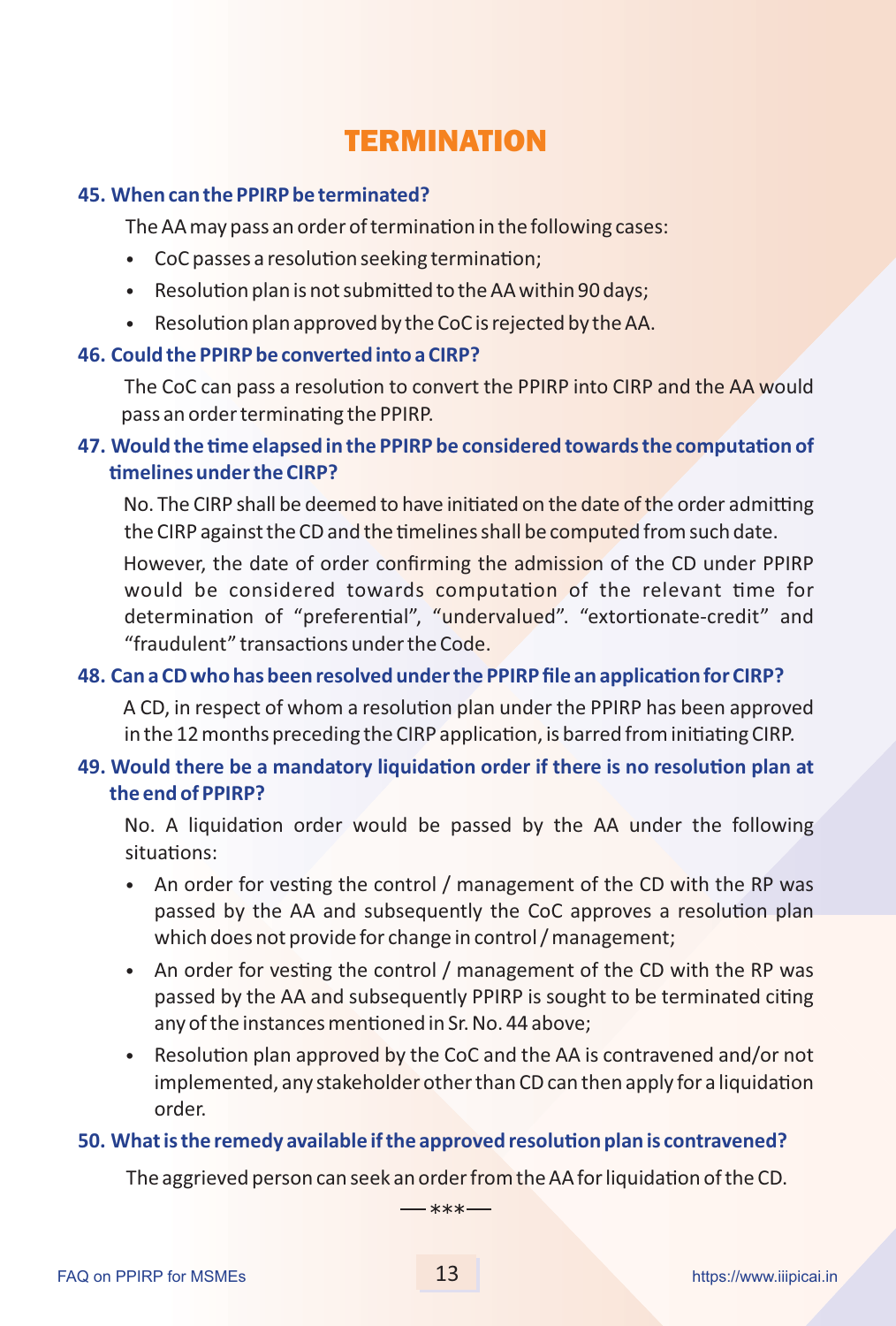## RELEVANT SECTIONS OF PPIRP UNDER IBC (FOR REFERENCE)

| SI.<br>No.     | <b>Particulars</b>                                                                             | <b>Section</b> |
|----------------|------------------------------------------------------------------------------------------------|----------------|
| $\mathbf{1}$   | Corporate Debtors eligible for PPIRP                                                           | Section 54-A   |
| $\overline{2}$ | Duties of Resolution Professional before initiation of<br><b>PPIRP</b>                         | Section 54-B   |
| 3              | <b>Application to initiate PPIRP</b>                                                           | Section 54-C   |
| $\overline{4}$ | Time-limit for completion of PPIRP                                                             | Section 54-D   |
| 5              | Declaration of moratorium and public announcement<br>during PPIRP                              | Section 54-E   |
| 6              | Duties and Powers of Resolution Professional<br>during PPIRP                                   | Section 54-F   |
| $\overline{7}$ | List of claims and Preliminary Information Memo-<br>randum                                     | Section 54-G   |
| 8              | Management of Affairs of Corporate Debtor                                                      | Section 54-H   |
| 9              | <b>Committee of Creditors</b>                                                                  | Section 54-I   |
| 10             | Vesting Management of Corporate Debtor with<br><b>Resolution Professional</b>                  | Section 54-J   |
| 11             | Consideration and Approval of Resolution Plan                                                  | Section 54-K   |
| 12             | Approval of Resolution Plan                                                                    | Section 54-L   |
| 13             | Appeal against order u/s 54-L - Approval of<br>Resolution Plan.                                | Section 54-M   |
| 14             | <b>Termination of PPIRP</b>                                                                    | Section 54-N   |
| 15             | <b>Initiation of CIRP</b>                                                                      | Section 54-O   |
| 16             | Application of provisions of Chapter II, III, VI and VII<br>to this Chapter i.e. Chapter III-A | Section 54-P   |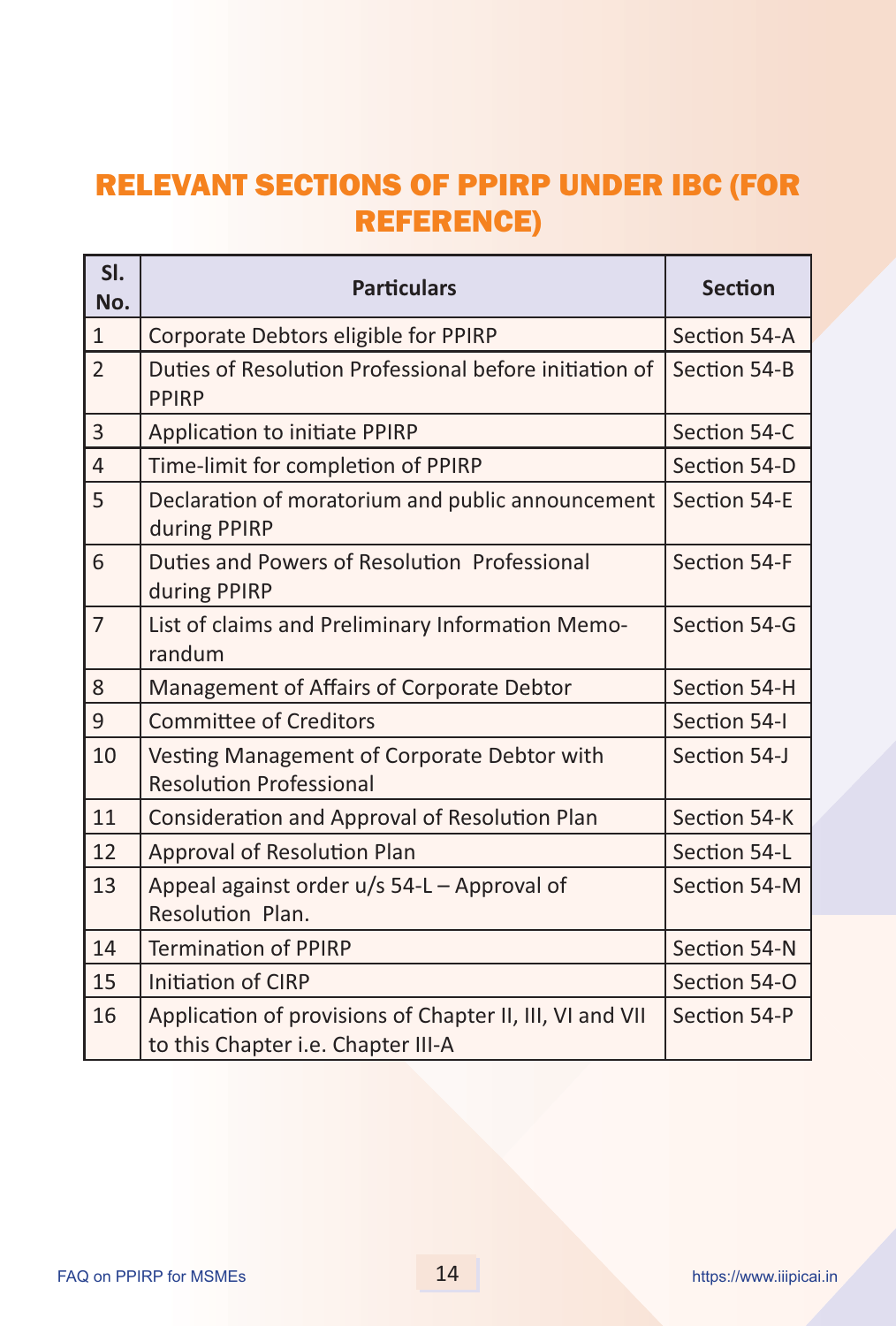## TIMELINE PRESCRIBED FOR CONDUCTING PPIRP (FOR REFERENCE)

- PPIRP must be completed within a period of 120 days from the ICD.
- Admission or rejection by the jurisdictional NCLT (Adjudicating Authority) within 14 days of filing of application of PPIRP.
- CD to submit list of claims along-with details and a preliminary information memorandum containing information relevant for formulating resolution plan, within 2 days of ICD (Section -  $54G(1)$ ).
- CD to submit base resolution plan (either individually or jointly (54K(15) (Explanation I)) within 2 days of ICD as per Section 54.
- Constitution of CoC within 7 days of ICD as per Section 54-I (i).
- $\bullet$  First Meeting of CoC with 7 days of its constitution Section 54-I (ii).
- If no resolution plan is approved by the CoC within 90 days of ICD, RP to file application for termination of PPIRP.
- The CoC may decide to terminate the PPIRP of a CD any time after initiation of the process but before approval of the resolution plan by a vote of  $>=$  66% of the voting share (Section 54N read with  $54K(12)$ , Section 54D(3)).
- If resolution plan is approved by CoC, application be filed before AA (within 90) days) for approval of such resolution plan. The AA to approve or reject the resolution plan within 30 days of receipt (Section 54L).

 $***-$